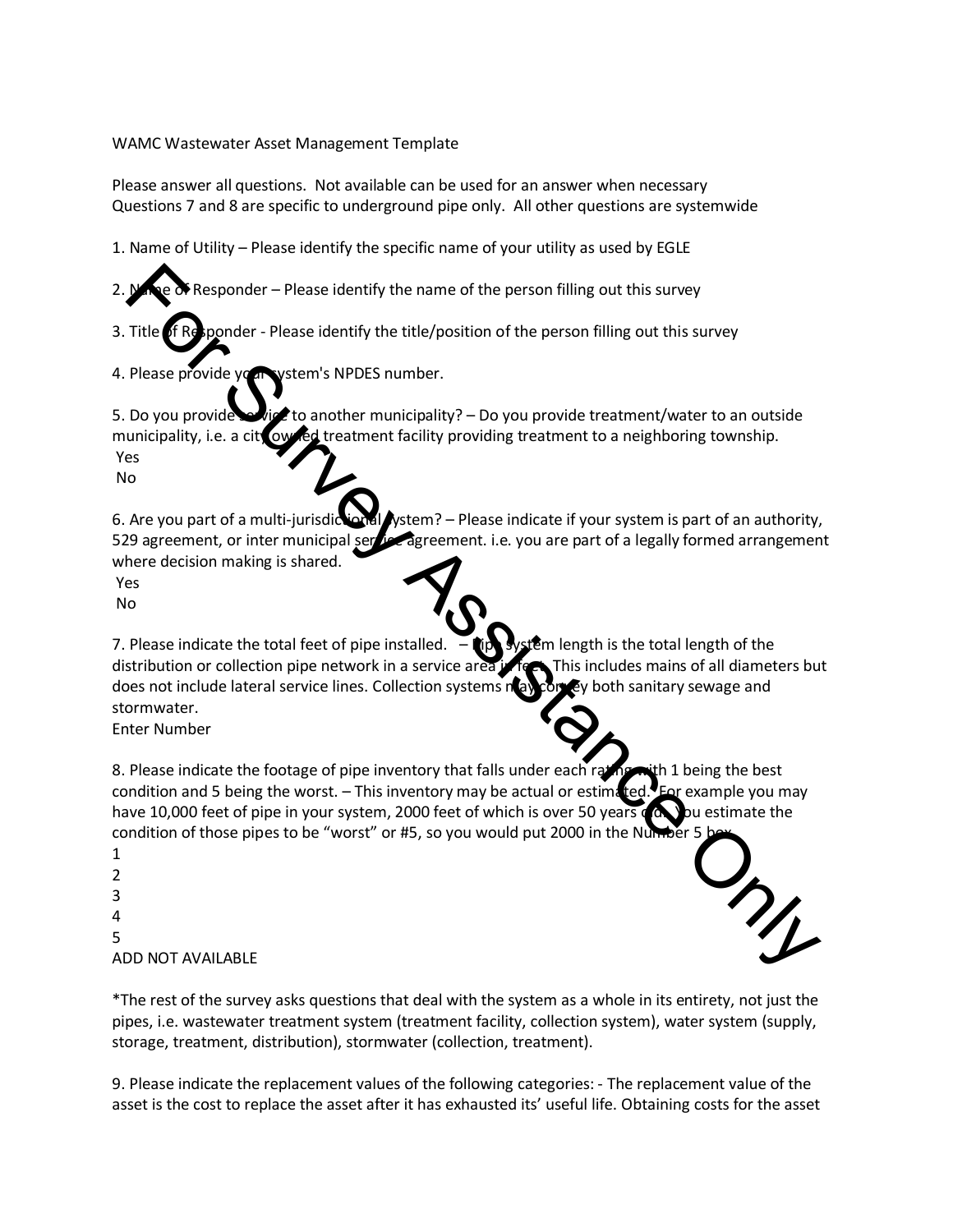replacement is not easy. In some cases, the utility will use an estimate based on best practices in other cases the utility may rely on consultant or manufacturer catalogs and sales representatives. These replacement values can be actual – meaning you have identified the total replacement cost of all assets, or can be an estimate. An answer of NA or NOT AVAILABLE is appropriate when the answer is unknown or Not Available

## Collection

Storage

**Treatment** 

## **ERVICE AND PERFORMANCE**

This section is used to determine an asset owner's progress in defining and establishing their desired Level of Service. Understanding the desired Level of Service will help to prioritize and characterize the system's assets; as well as how to manage finances to reach the Level of Service goals.

10. For which categories has your system established Level of Service goals – Check the categories/boxes that your system has erformed a Level of Service analysis on.

Reliability – consistency, providing trouble free service over a long period of time

Responsiveness - measures the speed and quality at which your company provides customer service and communication.

Safety – measuring internal safety within the facility as well as external, outside the facility/general public

Capacity – the ability to deliver the service on a bily as well as maximum load situation Environmental Impact - any change to the environment, whether adverse or beneficial, wholly or partially resulting from the utility's activities,  $p$  od  $\alpha$ , or services.

Affordability – measuring the annual cost of service in relation to a percentage of median household income and user ability and willingness to pay.

Compliance  $-$  ability or inability to maintain regulatory

11. On a scale of 0-5, please indicate how far your system is to vard reaching its Level of Service goals for each of the above listed categories. A zero/0 means your system has not yet developed Level of Service goals for that category. 1 means your system has developed Level of Service goals but no action has been taken. 2 means your system has developed Level of Service goals but in lited action has been taken. 3 means your system is halfway towards meeting the Level of Service goals. 4 means your system has made significant progress in meeting the Level of Service goals. 5 means your system has reached the desired Level of Service goals and maintains that level. NA means that this information is NOT AVAILABLE EXERCT THE SURVEY AND THE SURVEY STATE THE SURVEY STATE THE SURVEY STATE IS A CONDITION OF THE SURVEY AND THE SURVEY AND THE SURVEY AND THE SURVEY AND THE SURVEY AND THE SURVEY AND THE SURVEY AND THE SURVEY AND THE SURVEY

|                        | 0 |               | 3 | 4 | 5 | ΝA        |
|------------------------|---|---------------|---|---|---|-----------|
| Reliability            | 0 | 2             | 3 | 4 | 5 | <b>NA</b> |
| Responsiveness         | 0 | 2             | 3 | 4 | 5 | <b>NA</b> |
| Safety                 | 0 | 2             | 3 | 4 | 5 | NА        |
| Capacity               | 0 | 2             | 3 | 4 | 5 | NА        |
| Environmental Impact 0 |   | 2             | 3 | 4 | 5 | <b>NA</b> |
| Affordability          | 0 | 2             | 3 | 4 | 5 | NА        |
| Compliance             | 0 | $\mathcal{P}$ | 3 | 4 | 5 | <b>NA</b> |

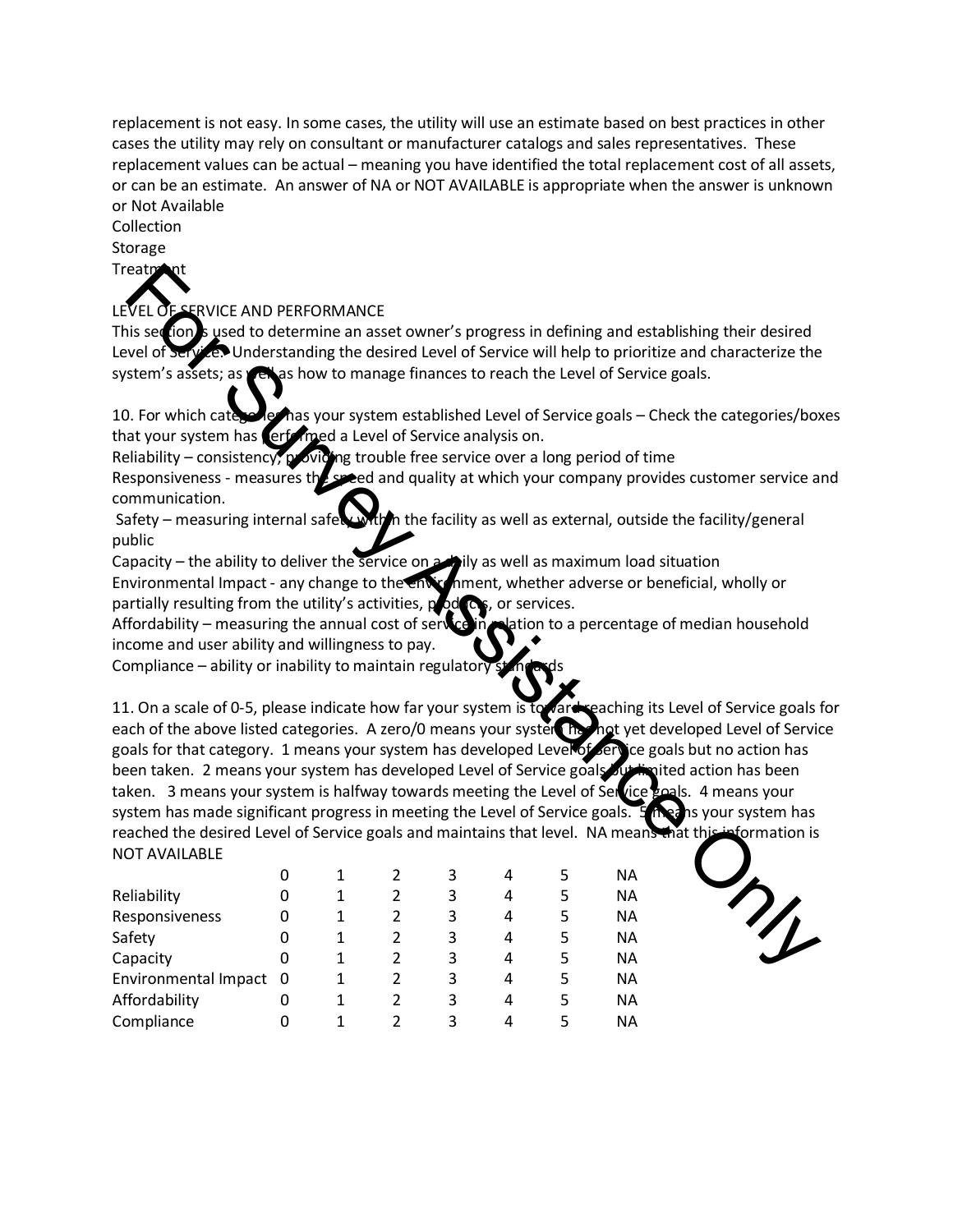12. Please rank the following impediments toward reaching your desired level of service (1 being Low impact, 5 being High impact.)

|                        |  |   |   | ΝA |
|------------------------|--|---|---|----|
| <b>Staffing</b>        |  |   |   | NА |
| <b>Limited Funds</b>   |  |   | Д | ΝA |
| Other                  |  | ≺ | 4 | ΝA |
| Other (please specify) |  |   |   |    |

deals with Criticality. Probability of Failure looks at how likely an asset will fail. Probability gals with a number of factors: asset age, condition of asset, failure history, historical knowle ge, experiences with that type of asset in general, maintenance records, and knowledge regarding, all meer-related in determining the likelihood of fail.

The Assessing cricality requires an examination of the probability of failure and the consequence of failure as discussed above. The assets that have the greatest probability of failure and the greatest consequences associated with the failure will be the assets that are the most critical. The table below is an example of assessing **Example Internal Solution** Criticality, Probability of Failure looks at how likely an asset will fail. Probability<br>Failure and the number of factors: asset age, condition of asset, latince history, historical<br>garding and

Criticality or Business Risk analysical es a look at Probability of Failure and Consequence of Failure to determine the importance of a particular asset to the utility as a whole. A Criticality or Business Risk analysis of different assets will reveal with asset has the highest criticality factor and therefore which asset would require the most attention either for replacement.

13. Have you done a Probability of Failure analysis nyour assets?

Yes

No

NA

14. Have you done a Consequence of Failure analysis on y

Yes

No

NA

15. Have you done a Criticality/Business Risk analysis on your assets?

Yes

No

NA

## CAPITAL IMPROVEMENT

This system deals with capital improvement efforts.

A long-term Capital Improvement Plan should look at the utility's needs for the future. Ideally, the planning period would be at least 20 years, with a minimum of 5 years. It is understood that the specific expenditures and needs of the utility in the latter years, say 15 to 20 years, are more speculative than the needs for the first 5 to 10 years, particularly the first 5 years. However, the inclusion of the needs for this longer time period will provide a better opportunity for the water system to plan for its capital needs. Capital improvement projects are projects which the utility has an extended period of time to plan for and are projects which usually cover high cost, non-recurring items.